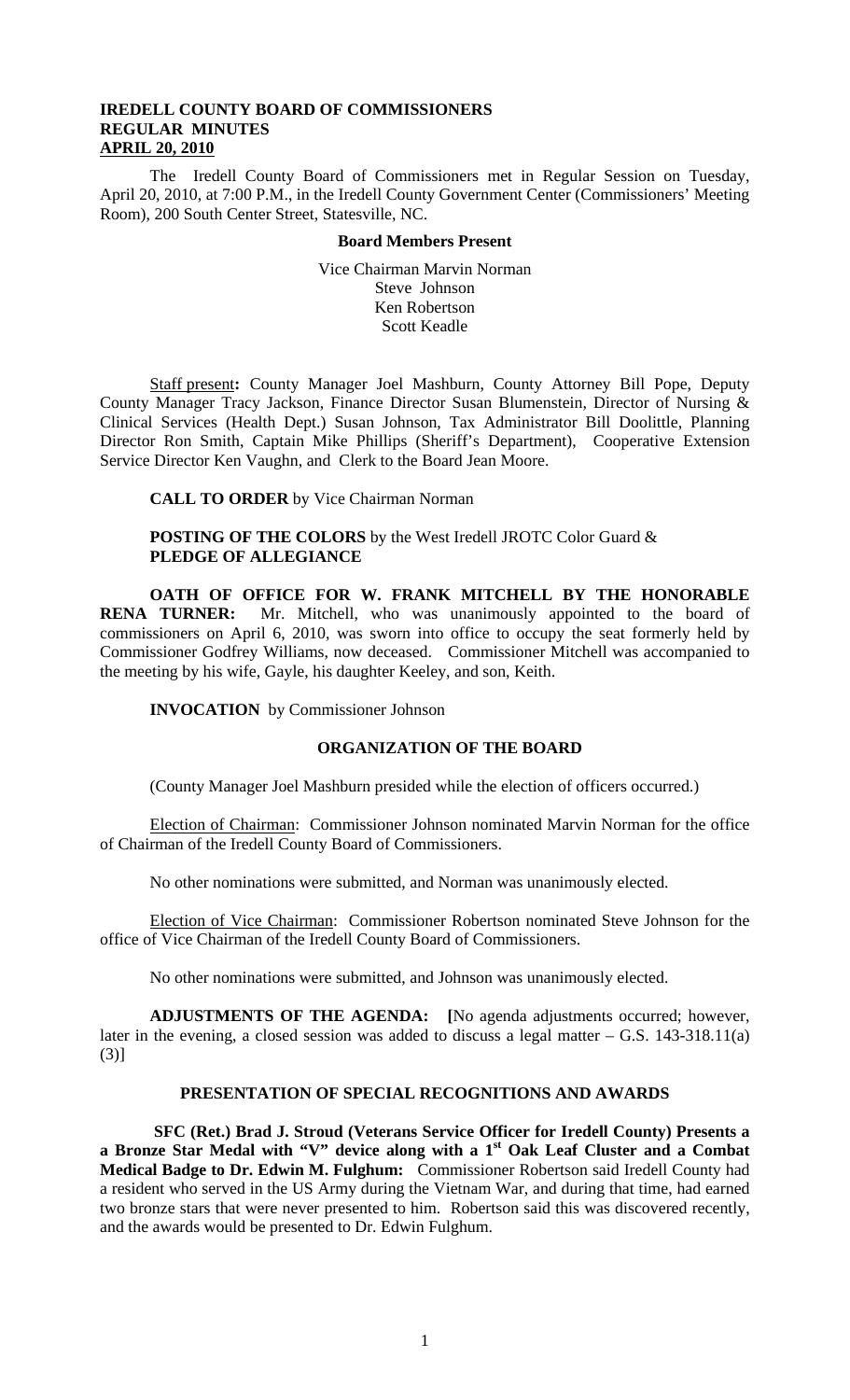Veterans Service Officer Brad Stroud said that even though the bronze star medals were the most important medals being awarded, that Dr. Fulghum was more proud of the combat medics badge which signified that he had experienced the same dangers and hardships as the military infantry personnel in combat situations. Stroud added that the medics badge was issued when a person had been assigned to an infantry unit rifle company, platoon, or smaller unit actually serving on the ground. He said the "V" device for the Bronze Star denoted valor, and it was worn to denote participation in acts of heroism involving conflict with an armed enemy.

Stroud then called Specialist  $4<sup>th</sup>$  Class Edwin M. Fulghum Jr. to the dais and read the following citation: *"On 15 April 1968, in the Republic of Vietnam, Specialist Fulghum was serving as a medical aid man with his armored Calvary regimen. The friendly force was suddenly subjected to an intense Vietcong mortar attack. One of the munitions carriers received a direct hit causing it to burst into flames creating numerous secondary explosions. Without hesitation, or regard for his personal safety, Specialist Fulghum braved the impacting enemy rounds and the exploding ammunition as he rushed to the scene of the blazing vehicle where three soldiers were found in need of medical attention. He immediately administered first aid to his wounded comrades and assisted them to cover. The initiative, courage, and skill of Specialist Fulghum, while under heavy fire, were greatly responsible for keeping friendly casualties to a minimum. Specialist Fulghum's outstanding display of aggressiveness, devotion to duty, and personal bravery, are in keeping with the finest traditions of the military service and reflects great credit upon himself, the first infantry division, and the United States Army. Signed Archie R. Kyle, Colonel, Chief of Staff."* 

# **APPOINTMENT BEFORE THE BOARD**

 **Mr. Jim Strasser, Representing the Red Dog Drive Neighborhood, Mooresville, NC, Discusses Past and Future Roadway Maintenance Assistance** *(The county's 911 tower is accessed off of Red Dog Drive.):* Strasser said Red Dog Road was a private road built by Jack Curtis 30 years ago, and the residents of the roadway had a homeowner's association that included nine households, along with Crown Castle, a cell phone company. He said during the past 30 years, the roadway had suffered much use and disrepair from not only the residents but the maintenance personnel servicing the three cell phone towers in the area, one of which was the county's 911 tower. Strasser said the towers were actually located on South Tower Drive, a state-maintained road. He said the county purchased property, at the half-way point of the road, in 1987 and built the 911 tower. Strasser said later, in 1991, Alltel (currently owned by American Tower) was allowed to build a tower. Mr. Strasser said the Alltel lease arrangement was for \$1 a month for 30 years. He said another tower was built in 1996, and it purchased by Crown Castle in 1999. Strasser said this agreement was with a private landowner in the area at a cost of \$1,000 to \$1,500 a month. Mr. Strasser said financial assistance for the roadway had been requested from all three of the cell phone tower owners. He said Crown Castle had agreed to participate at a sum of \$2,600 for previous road maintenance fees. Additionally, Strasser said Crown Castle desired to join the homeowner's association which had a \$300 a year fee for road and grass maintenance. Strasser said \$5,200 was spent in 2006 on the road, and since that time, two other major improvements occurred. He said the roadway had suffered much erosion, due to elevation changes, and new ditches were constructed. Strasser said \$4,800 was spent in 2009, and this year, \$6,300 was spent. He said the county manager had agreed to assist, this year, in the amount of \$1,000; however, due to the county having two towers, additional funds were being requested, especially since Crown Castle was willing to help for previous costs. Strasser requested (1) financial assistance for past maintenance and (2) that a financial arrangement be worked out for future roadway upkeep costs.

 Commissioner Johnson asked the county manager how often the roadway was used by the county.

 County Manager Mashburn said about once a month for the 911 tower and probably about the same for the American Tower. He said the roadway was not used on a daily basis.

Johnson asked if usage was fewer than ten trips a month.

County Manager Mashburn said yes.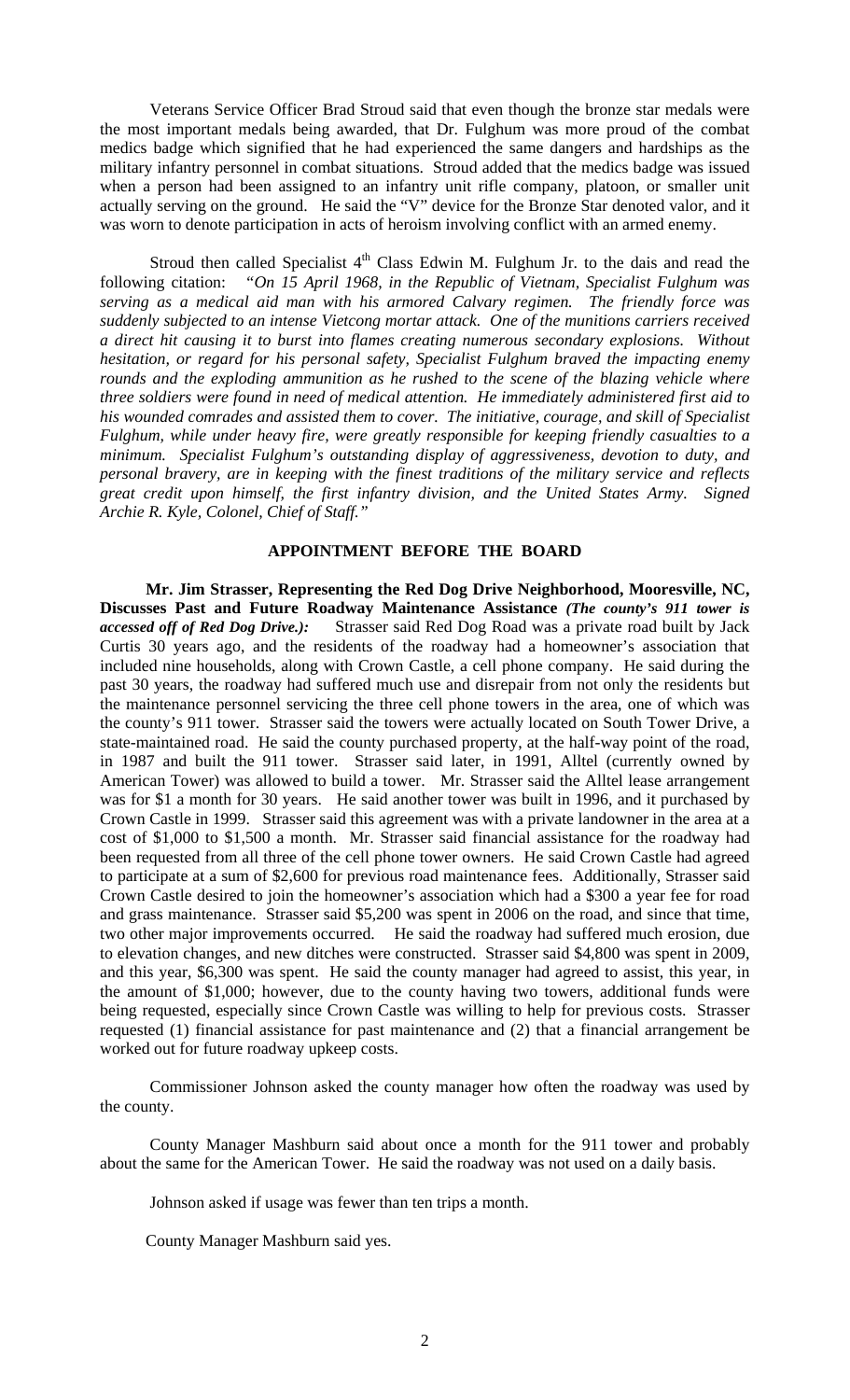Commissioner Robertson asked the types of county vehicles used in servicing the cell tower.

 ECOM & Emergency Management Director David Martin said regular personal vehicles (sedans or pickup trucks).

Johnson asked Strasser how many residents lived off the roadway.

 Strasser said nine individuals had houses off the roadway along with Crown Castle. He said the American Tower, for Verizon, was probably the heaviest user followed by Crown Castle, and then the 911 tower service personnel. Strasser said, however, the 911 tower would be the most important.

 Johnson said he didn't see the relevance about the importance of the tower and the condition of the road. He said the relevance pertained to how much wear and tear on the roadway was being created by the county.

Robertson asked the road's length.

County Manager Mashburn said a map indicated it might be around 800 feet.

 Strasser said it was about one-half mile from Rinehardt Road, the paved road, to the cell phone towers. He said the entire roadway was around one mile and a half.

 Mashburn said that during his 22 years of county service, there had never been a request to assist with the road's maintenance until now. He said an offer of \$1,000 had been made to the homeowners towards the road's maintenance for this year, and then, a discussion could occur regarding an equitable solution for future years. Mashburn said the residents did not agree with the offer, and they were now submitting the request to the board.

Commissioner Johnson asked if this was still the county manager's recommendation.

Mashburn said yes.

 Commissioner Mitchell asked if the road was on the state-maintained list or if it qualified for any state assistance.

 Mashburn said it was a public road; however, it was not on the state system. He said that before the state would assume responsibility, it had to be brought up to the state's standards. Mr. Mashburn said due to the county not having a spreader, the state had been asked to spread some gravel (purchased by the county), but a negative response was received.

Commissioner Johnson asked about future years.

Commissioner Keadle said this could be left up to the county manager to consider.

 Johnson said \$1,000 was a little more than an equal share. He said that in regards to the total amount of damage occurring on the road, the county wasn't increasing it that much. Johnson said the manager, in the future, might budget maintenance costs for the road; however, the county shouldn't be paying anymore than what any individual neighbor was paying (\$300 a year).

 Mashburn said his recommendation of \$1,000 reflected that the county had not participated before. He said a discussion could occur with the owners to try and determine the county's fair and equitable share from this point forward. Mashburn said this could be included in next year's budget out of the emergency communications budget (maintenance). He said \$300 was a good number for future years.

Keadle said \$300 a year was generous.

MOTION by Commissioner Keadle to honor the county manager's offer and pay \$1,000 for the roadway's maintenance. VOTING: Ayes  $-5$ ; Nays  $-0$ .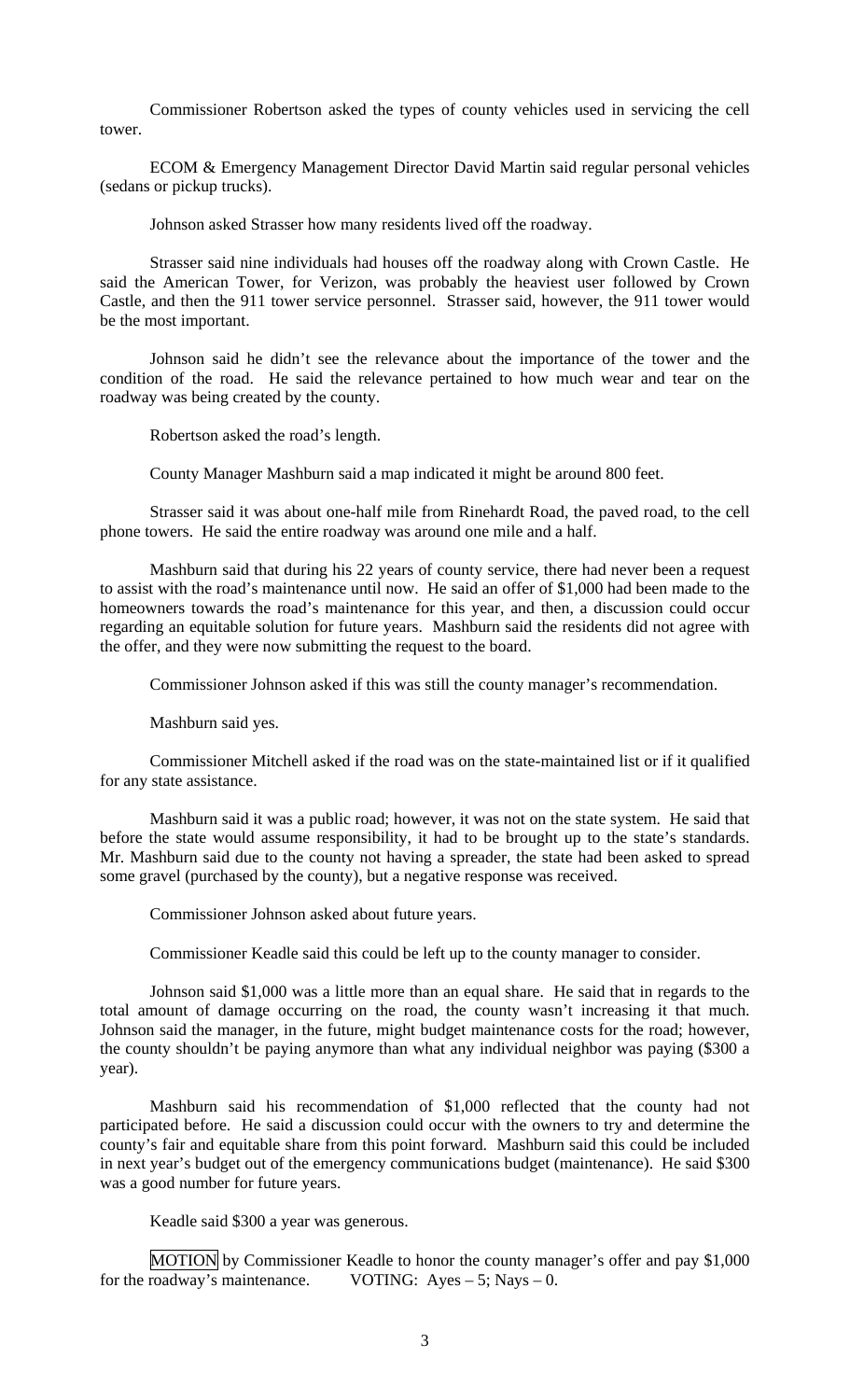## **ADMINISTRATIVE MATTERS**

**Request from the Ebenezer Volunteer Fire Department for Permission to Proceed with a Banking Loan Transaction with the Proceeds to be used for a Building Expansion:**  Jimmy Kestler, the Ebenezer VFD Deputy Chief, requested permission to move forward with renovations to the station. He said the fire commission had approved the plans, and this had been incorporated into this year's budget. Kestler said BB&T had given a 4.33% interest rate on a \$1,037,180 loan (annual payments of \$130,000 for ten years); however, the rate would terminate on April 30 with no extension possibility.

Commissioner Robertson asked what prompted the need for the expansion.

Kestler said the department had been in the building since 1974, and extra space was now needed. He said 12 officers were working out of a 10 x 10 office. Kestler said the expansion would include more office space, two new bays, and living quarters.

Commissioner Johnson said he understood the Fire Tax District Board had included the expansion in next year's budget.

Kestler said this was correct.

Commissioner Johnson asked about the revenue stream.

Finance Director Susan Blumenstein said that based upon information from Fire Marshal Ronny Thompson, \$130,000 had been recommended for next year. She said revenue estimates were at \$4.6 million. Blumenstein said Ebenezer would have to transfer some of its funding, intended for debt service, to the general fund (operating). She said there were sufficient funds, as a total, to cover the additional debt service, but a fund transfer would have to occur to cover general fund operations for the county-wide fire tax district.

Commissioner Johnson expressed concern about similar pending requests, especially with the prospect that Lake Norman might pull out of the county-wide district, which would create a 40% loss in revenue.

Blumenstein said a list of commitments had been requested from the fire tax district board.

Commissioner Johnson said that due to the economic climate, he didn't see a dramatic increase in the interest rate, and a spreadsheet showing the revenue stream would be helpful before making a decision.

MOTION by Commissioner Robertson to table the Ebenezer request until May 11, 2010.

VOTING: Ayes  $-5$ ; Nays  $-0$ .

Commissioner Robertson said the board was not challenging Ebenezer's request or justification; rather the commissioners were trying to determine the county's ability to pay the debt service four years from now.

(Prior to the May meeting, the staff will provide a projected revenue spreadsheet, along with a list of commitments, in order to determine how Ebenezer's request would impact current and capital expense.)

**Request for Endorsement of a Resolution Requesting the City of Statesville to Adopt a Resolution that will Release from the Municipality's Extraterritorial Jurisdiction the Real Estate Parcels Owned by the County and Located Around the Solid Waste Facility:** Planning Director Ron Smith said this request would bring several countyowned properties, located in three different types of jurisdictions, under the county's control. He said part of the landfill property was within the Statesville city limits, while another portion was in Statesville's extraterritorial jurisdiction, and the last tract was completely controlled by the county. Smith said having all of the properties under the county's jurisdiction would be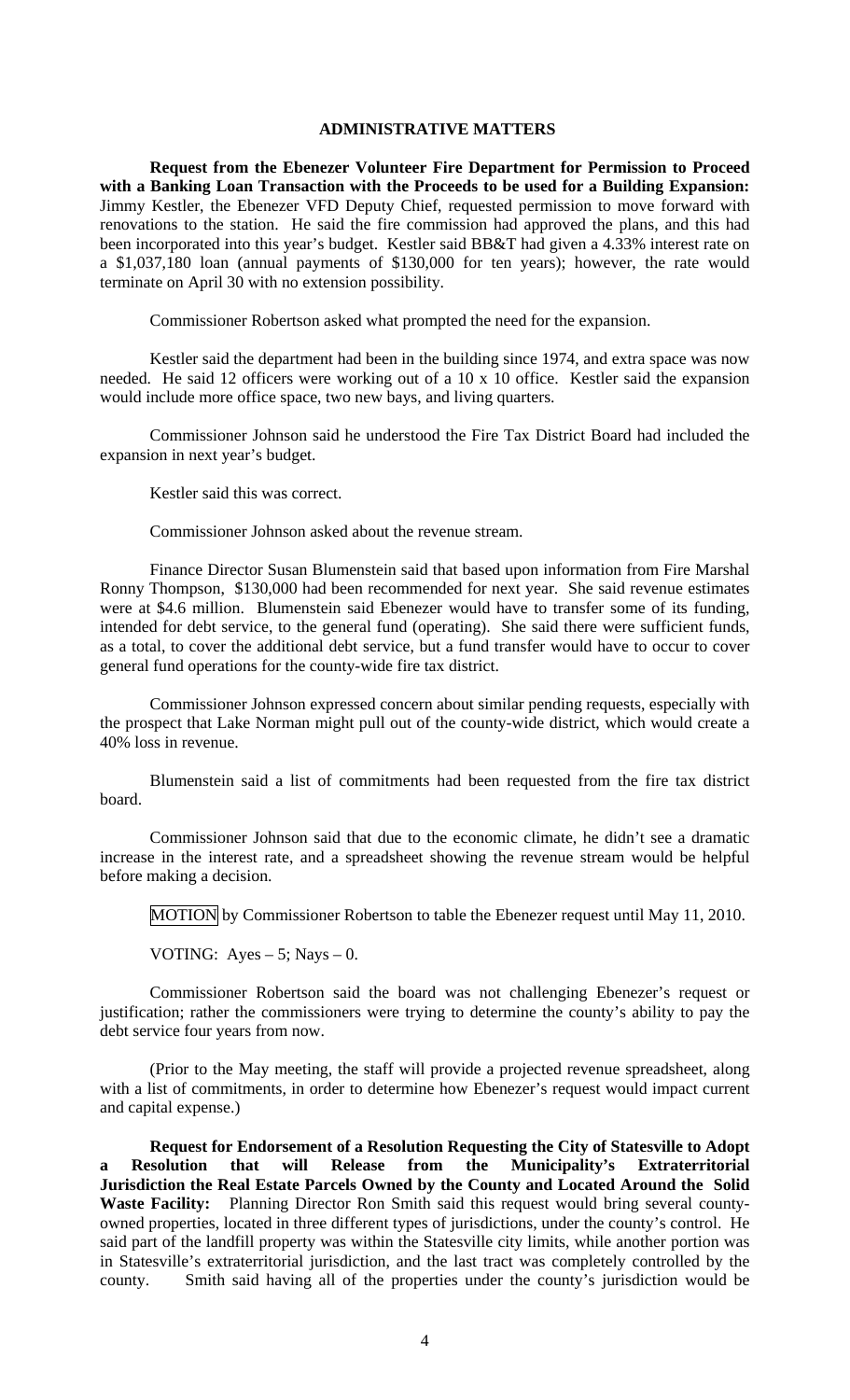helpful due to the county and city having different landfill regulations. He said this particular request pertained to the ETJ area, and there was a de-annexation request that would be made to the legislature for the property located within the city limits.

MOTION by Commissioner Keadle to approve the request as presented.

VOTING: Ayes  $-5$ ; Nays  $-0$ .

### RESOLUTION

 WHEREAS, Iredell County ("County") owns multiple parcels of real estate, upon which it operates a solid waste landfill facility ("Facility"); and

 WHEREAS, the Facility and property adjacent thereto owned by County for future expansion are located within the extraterritorial jurisdiction ("ETJ") of the City of Statesville ("City"); and

 WHEREAS, expansion of the Facility requires regulatory approvals of the municipality with zoning jurisdiction; and

WHEREAS, the County has similar regulatory approvals in place; and

 WHEREAS, the County believes planning and implementation would be dramatically more efficient if it were able to use the regulatory approval process adopted by the County;

 NOW THEREFORE, the County hereby requests that the City adopt a resolution pursuant to NCGS 160-A-360 (f1) releasing from its ETJ the parcels of real estate identified by Iredell County Parcel Identification Numbers set forth herein to wit:

| (a) $4753679486.000$ | Deed Book 1910, Page 1933 | Tax Acres=28.420 |
|----------------------|---------------------------|------------------|
| (b) 4753682071.000   | Deed Book 1212, Page 1092 | Tax Acres=54.760 |
| $(c)$ 4753897097.000 | Deed Book 816, Page 155   | Tax Acres=91.130 |
| (d) $4754350274.000$ | Deed Book 1133, Page 1274 | Tax Acres=38.800 |
| (e) $4754416197.000$ | Deed Book 1133, Page 1274 | Tax Acres=       |
| $(f)$ 4754512101.000 | Deed Book 1133, Page 1289 | Tax Acres=0.460  |
| $(g)$ 4754513190.000 | Deed Book 1133, Page 1287 | Tax Acres=       |
| (h) $4754515100.000$ | Deed Book 1135, Page 659  | Tax Acres=       |
| $(i)$ 4754515099.000 | Deed Book 1135, Page 659  | Tax Acres=       |
| (i) $4754517018.000$ | Deed Book 1133, Page 1908 | Tax Acres=       |
| (k) 475418007.000    | Deed Book 1133, Page 1908 | Tax Acres=       |

**Request for Approval of the March 2010 Refunds and Releases:** Tax Administrator Bill Doolittle submitted the March refunds and releases list and recommended approval. He did note, however, that Commissioner Keadle had sold a vehicle and was due a small refund.

MOTION by Commissioner Johnson to approve the March 2010 refunds and releases.

VOTING: Ayes  $-4$ ; Nays  $-0$ .

 (Note: Commissioner Keadle did not vote due to being on the list as an intended tax refund recipient.)

|  |  | Releases for the month of March 2010 |
|--|--|--------------------------------------|
|  |  |                                      |

**Total**  \$22,500.19

**Monthly** 

#### **Breakdown of Releases:**

| County                      | \$13,914.30 |
|-----------------------------|-------------|
| Solid Waste Fees            | \$182.25    |
| E. Alex. Co. Fire #1        | \$5.19      |
| Shepherd's Fire #2          | \$90.19     |
| Mt. Mourne Fire #3          | \$54.43     |
| All County Fire #4          | \$545.49    |
| B&F Fire #5                 | \$256.46    |
| <b>Statesville City</b>     | \$820.61    |
| <b>Statesville Downtown</b> | \$11.47     |
| Mooresville Town            | \$5,680.07  |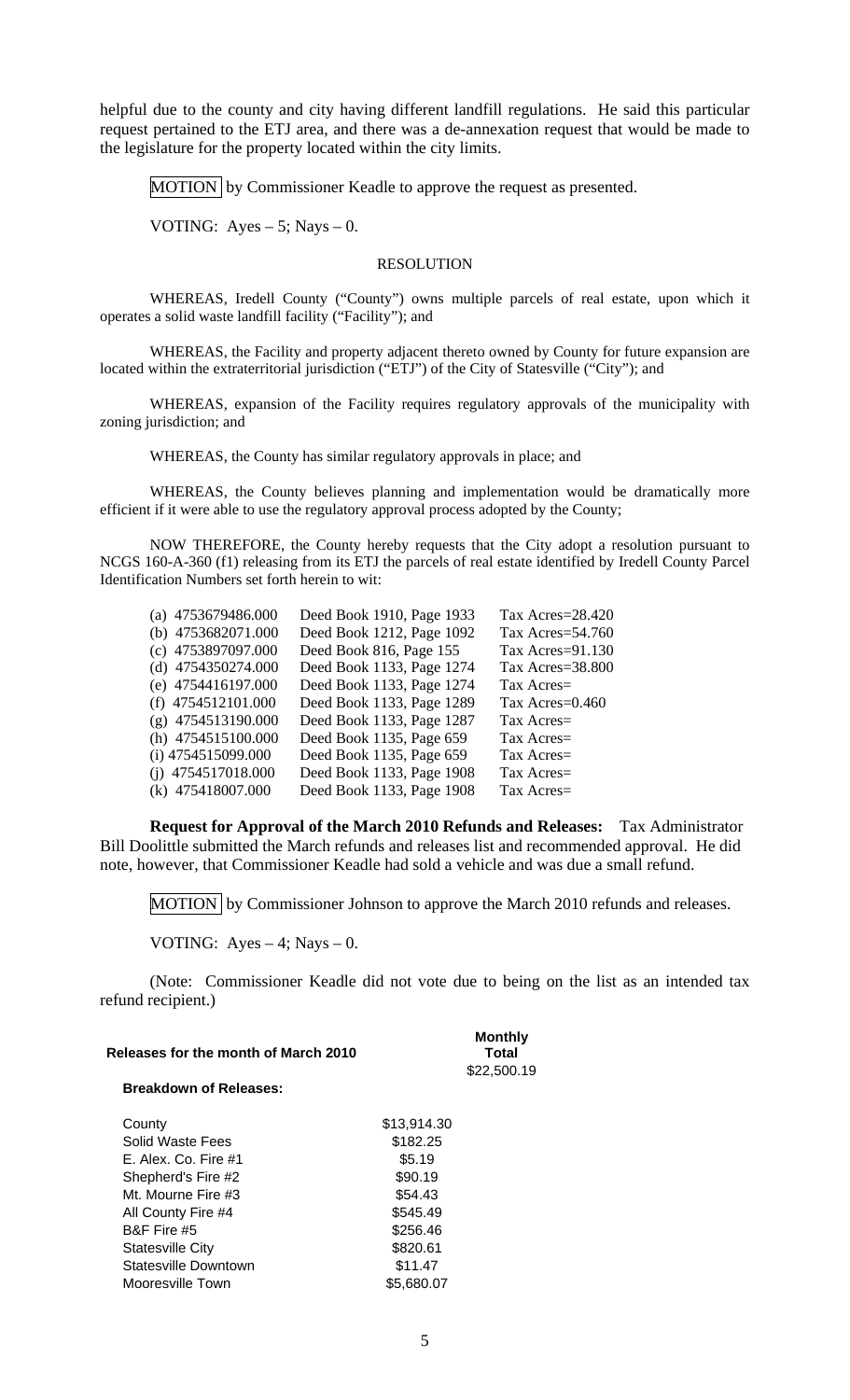| Mooresville Downtown                | \$0.00   |                         |
|-------------------------------------|----------|-------------------------|
| Mooresville School                  | \$818.63 |                         |
| Love Valley                         | \$0.00   |                         |
| Harmony                             | \$0.00   |                         |
| Troutman                            | \$48.33  |                         |
| Davidson                            | \$72.77  |                         |
| Refunds for the month of March 2010 |          | <b>Monthly</b><br>Total |
|                                     |          | \$198.27                |
| <b>Breakdown of Refunds:</b>        |          |                         |
| County                              | \$174.71 |                         |
| Solid Waste Fees                    | \$0.00   |                         |
| E. Alex. Co. Fire #1                | \$0.00   |                         |
| Shepherd's Fire #2                  | \$0.00   |                         |
| Mt. Mourne Fire #3                  | \$0.00   |                         |
| All County Fire #4                  | \$23.56  |                         |
| B&F Fire #5                         | \$0.00   |                         |
| <b>Statesville City</b>             | \$0.00   |                         |
| Statesville Downtown                | \$0.00   |                         |
| Mooresville Town                    | \$0.00   |                         |
| Mooresville Downtown                | \$0.00   |                         |
| Mooresville School                  | \$0.00   |                         |
| Love Valley                         | \$0.00   |                         |
| Harmony                             | \$0.00   |                         |
| Troutman                            | \$0.00   |                         |
| Davidson                            | \$0.00   |                         |

**Request from the 911 Addressing Department as follows: Approval of Budget Amendment #63 for the Purchase of 911 Central Database Software from the Emergency Telephone System Fund & Approval a Sole-Source Agreement with Farragut Systems, Inc., to Purchase an AddressOne Product for a Centralized E911 Addressing Solution and Street Centerline System):** Tax Administrator Bill Doolittle said that in January, permission was granted to seek proposals for addressing software and services. He said it was discovered that no one had an existing software package except for one vendor, but there were several companies that could design and write them. Doolittle said past experience had shown that writing a software program was expensive. He said a pre-written program was sought both on a national and state level, and one was found in Mecklenburg County that had cost one million dollars. Doolittle said the same company would provide the addressing software and services to Iredell County for \$120,000. He said a budget amendment was requested to purchase the software, and there was also a request to award the bid to Farrigut Systems, the sole-source provider.

MOTION by Commissioner Robertson to approve Budget Amendment #63 for the Purchase of 911 Central Database Software with the funds to be derived from the Emergency Telephone System Fund.

VOTING: Ayes  $-5$ ; Nays  $-0$ .

MOTION by Commissioner Robertson to approve a Sole-Source Agreement with Farragut Systems, Inc., to Purchase an AddressOne Product for a Centralized E911 Addressing Solution and Street Centerline System.

VOTING: Ayes  $-5$ ; Nays  $-0$ .

 **Request from the Sheriff's Department for Approval of Budget Amendment #64 for the Appropriation of \$215,000 for the Conversion of 50 Vehicles to Propane Along with Consent to Apply for a \$150,000 Clean Fuel Technology Grant that would offset Federal Equity Sharing Expenditures:** Mike Phillips, with the Sheriff's Department, requested permission to move \$215,000 from federal equity sharing funds to be used for the conversion of 50 vehicles to operate on propane as well as gasoline. In addition, he requested permission to apply for a \$150,000 Clean Fuel Technology Grant. Phillips said that if the grant request were successful, the equity sharing money would be cut. He said \$66,000 of the \$215,000 would be the local match, if the department received the grant.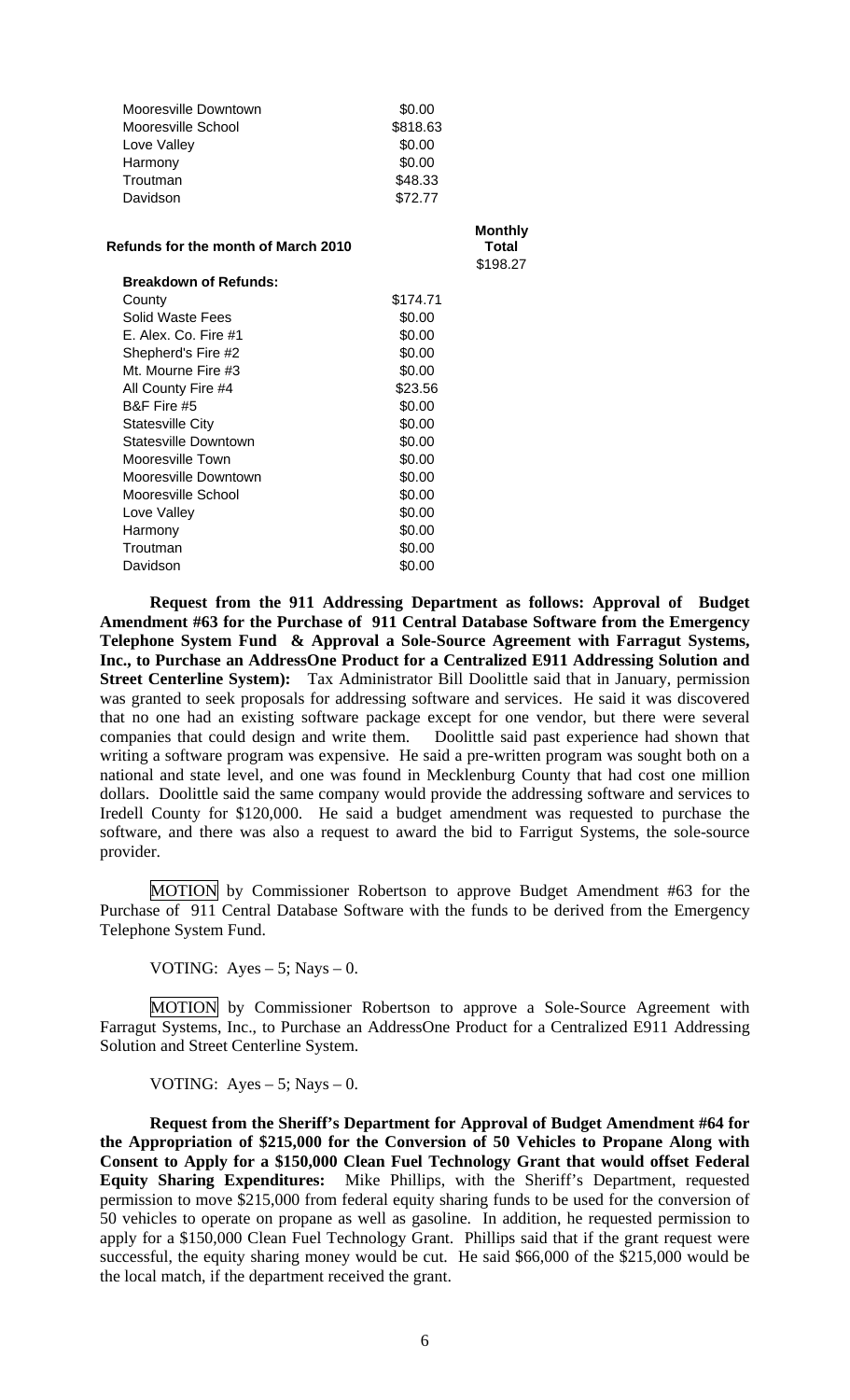Commissioner Keadle asked if the conversion had occurred elsewhere.

 Phillips said several agencies in South Carolina had converted to propane and a couple of agencies in North Carolina had applied for the same grant in an effort to reduce costs and lower emissions.

 Commissioner Johnson said he understood the company would insert the infrastructure for refueling.

 Phillips said two companies had been contacted, EnergyUnited and Alliance Auto Gas, and both would put in the infrastructure and pumping station. He said sites would be in north Iredell, Statesville, and in the south end.

MOTION by Commissioner Keadle to approve the request.

VOTING: Ayes  $-5$ ; Nays  $-0$ .

| <b>BA#64</b><br>4/20/2010 | To appropriate Federal Equity Sharing funds to convert 50 Sheriff department patrol<br>cars to the ability to run on propane gas. |            |           |             |
|---------------------------|-----------------------------------------------------------------------------------------------------------------------------------|------------|-----------|-------------|
| Account #                 |                                                                                                                                   | Current    | Change    | Amended     |
|                           | <b>General Fund</b>                                                                                                               |            |           |             |
| 104510 4820.00            | <b>Federal Equity Sharing</b>                                                                                                     | (863, 047) | (215,000) | (1,078,047) |
| 105510 650000             | <b>Vehicles</b>                                                                                                                   | 412,100    | 215,000   | 627,100     |

 **Request from the Health Department for Approval of Budget Amendment #65 for the Reallocation of \$11,865 from Salary/Fringe Benefits to Supplies for the Purchase of Computers/Server & Related Supplies for the Women, Infants & Children's (WIC) Division:** Nursing Director Susan Johnson said the health department was requesting to reallocate \$411,865 in State WIC funds from salary/fringe to other budget lines. She said \$7,675 would be used to purchase computers and supplies, along with a UPS battery back up and two remote printer manager licenses. Ms. Johnson said the remaining \$4,190 would be used to purchase an additional server and accessories.

MOTION by Commissioner Johnson to approve budget amendment #65 as requested.

VOTING: Ayes  $-5$ ; Nays  $-0$ .

| $C$ ty BA#<br>Purpose: To re-allocate State WIC grant expenditures to purchase server, computers, |                          |                        |                |                       |
|---------------------------------------------------------------------------------------------------|--------------------------|------------------------|----------------|-----------------------|
| <b>IICHD BA# 10-0408A</b><br>and related computer supplies to move WIC to HSIS/HIS.               |                          |                        |                |                       |
| EXPENSE LINE(S)                                                                                   | <b>DESCRIPTION</b>       | EXISTING BUDGET        | CHANGE         | <b>AMENDED BUDGET</b> |
| 10914031 510002                                                                                   | Salary-Reg               | \$458,655.00           | $-$ \$8,325.00 | \$450,330.00          |
| 10914031 512501                                                                                   | FICA                     | \$35,090.00            | $-$ \$575.00   | \$34,515.00           |
| 10914031 512502                                                                                   | Grp Ins                  | \$103,755.00           | $-$ \$2,140.00 | \$101,615.00          |
| 10914031 512503                                                                                   | Retirement               | \$45,410.00            | $-$ \$825.00   | \$44,585.00           |
| EXPENSE LINE(S)                                                                                   | <b>DESCRIPTION</b>       | <b>EXISTING BUDGET</b> | CHANGE         | AMENDED BUDGET        |
| 10914031<br>535150                                                                                | Supplies-Computer        | \$2,200.00             | \$7,675.00     | \$9,875.00            |
| 10914031<br>620150                                                                                | Non-Depreciable-Computer | \$0.00                 | \$4,190.00     | \$4,190.00            |

**Request from the Health Department for Approval of Budget Amendment #66 for the Acceptance of Additional Family Planning Bonus Funds Totaling \$21,928:** Nursing Director Susan Johnson said additional one-time family planning bonus funds of \$21,928 were available for Title X services. She said the state was encouraging the health departments to use the funds for tubal ligation services, and contracts had already been secured. Ms. Johnson said (1) the cost per procedure was \$3,020 (2) seven surgeries were planned and (3) the interested candidates had already signed the consent forms. She said the remaining funds would purchase family planning supplies.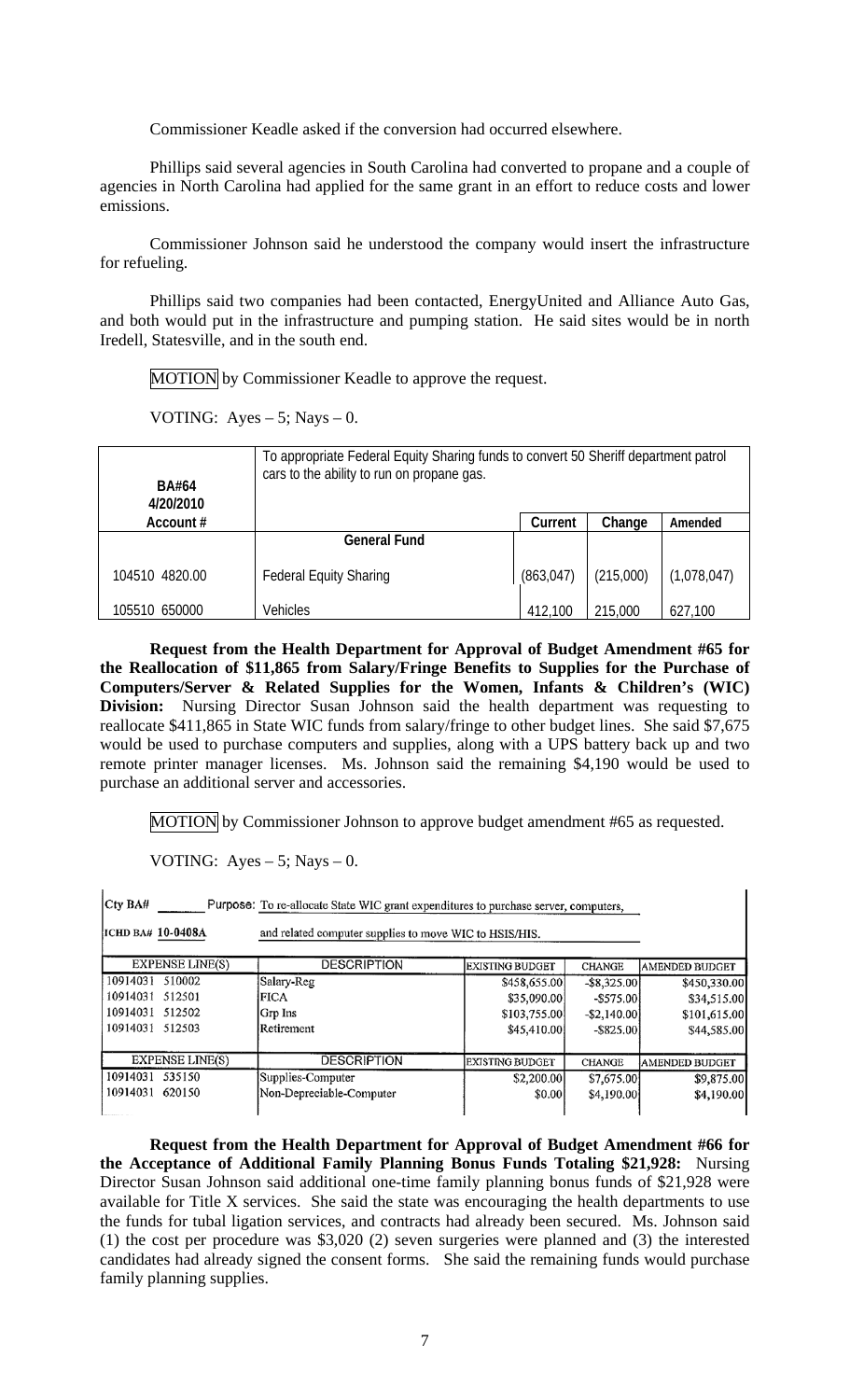MOTION by Commissioner Johnson to approve budget amendment #66.

VOTING: Ayes  $-5$ ; Nays  $-0$ .

Cty BA# \_\_\_\_\_\_\_\_\_\_\_ Purpose: To allocate Women's Preventive Health grant revenue and expenditures

ICHD BA# 10-0218

|          | <b>REVENUE LINE(S)</b> |       | <b>DESCRIPTION</b>      | <b>EXISTING BUDGET</b> | <b>CHANGE</b>   | AMENDED BUDGET        |
|----------|------------------------|-------|-------------------------|------------------------|-----------------|-----------------------|
| 10491151 | 440006                 | 592D  | Women's Prev Hith Grant | \$0.00                 | $-$ \$21,930,00 | $-$ \$21,930.00       |
|          | <b>EXPENSE LINE(S)</b> |       | <b>DESCRIPTION</b>      | <b>EXISTING BUDGET</b> | <b>CHANGE</b>   | <b>AMENDED BUDGET</b> |
| 100591   | 520004                 | 41101 | Professional Services   | \$124,326.00           | \$21,930.00     | \$146,256.00          |

**Request from the Health Department for Approval of New CPT (Current Procedural Terminology) and CDT (Current Dental Terminology) Codes and Associated Fees:** Nursing Director Susan Johnson said current procedural and dental terminology codes needed to be amended in order to sufficiently invoice for medical and dental services. She said normally, updated codes were presented in June; but there was a need to adopt them earlier this year.

Commissioner Johnson asked if the health department would miss out on Medicaid funding if the new fees were not adopted.

Ms. Johnson said this was correct. She said the board of health had approved the new codes.

 $MOTION$  by Commissioner Robertson to approve the new CPT and CDT codes.

VOTING: Ayes  $-5$ ; Nays  $-0$ .

| <b>CPT CODE</b><br><b>Medical</b> ) | <b>DESCRIPTION</b>                                       | <b>RECOMMENDED FEE</b> |
|-------------------------------------|----------------------------------------------------------|------------------------|
| 81001                               | Automated U/A with Micro                                 | \$21.00                |
| 81003                               | Automated U/A without Micro                              | \$18.00                |
| 82465                               | <b>Total Cholesterol</b>                                 | \$23.00                |
| 83718                               | HDL.                                                     | \$42.00                |
| 83721                               | <b>LDL</b>                                               | \$44.00                |
| 84478                               | Triglyceride                                             | \$22.00                |
| 84703                               | <b>Serum Pregnancy Test</b>                              | \$54.00                |
| 92567                               | <b>Tympanometry Screen</b>                               | \$50.00                |
|                                     |                                                          |                        |
| <b>CDT CODE (Dental)</b>            | <b>DESCRIPTION</b>                                       | <b>RECOMMENDED FEE</b> |
| D2934                               | Prefabricated Stainless Steel Crown -<br>esthetic coated | \$309                  |
| D9940                               | <b>Occlusal Guard</b>                                    | \$278                  |

**Request for Approval of a Use Agreement with the U.S. Department of Agriculture, Animal & Plant Health Inspection Service, Wildlife Services:** Cooperative Extension Service Director Ken Vaughn said the Agricultural Center had a vacant office (Room 158 – approx. 400 sq. ft.), and none of the present building occupants had a need for the space. He said the United States Department of Agriculture/Wildlife Services had indicated a need for the office, and this type of occupant would blend in well with the other tenants. Vaughn said no particular agent or person would be assigned to the space; rather the USDA's personnel would be based in the western part of the state. Mr. Vaughn said the proposed five-year lease agreement could be terminated by either part after a 60-day notice in writing.

\$115

D9942 Repair and/or Reline of Occlusal

Guard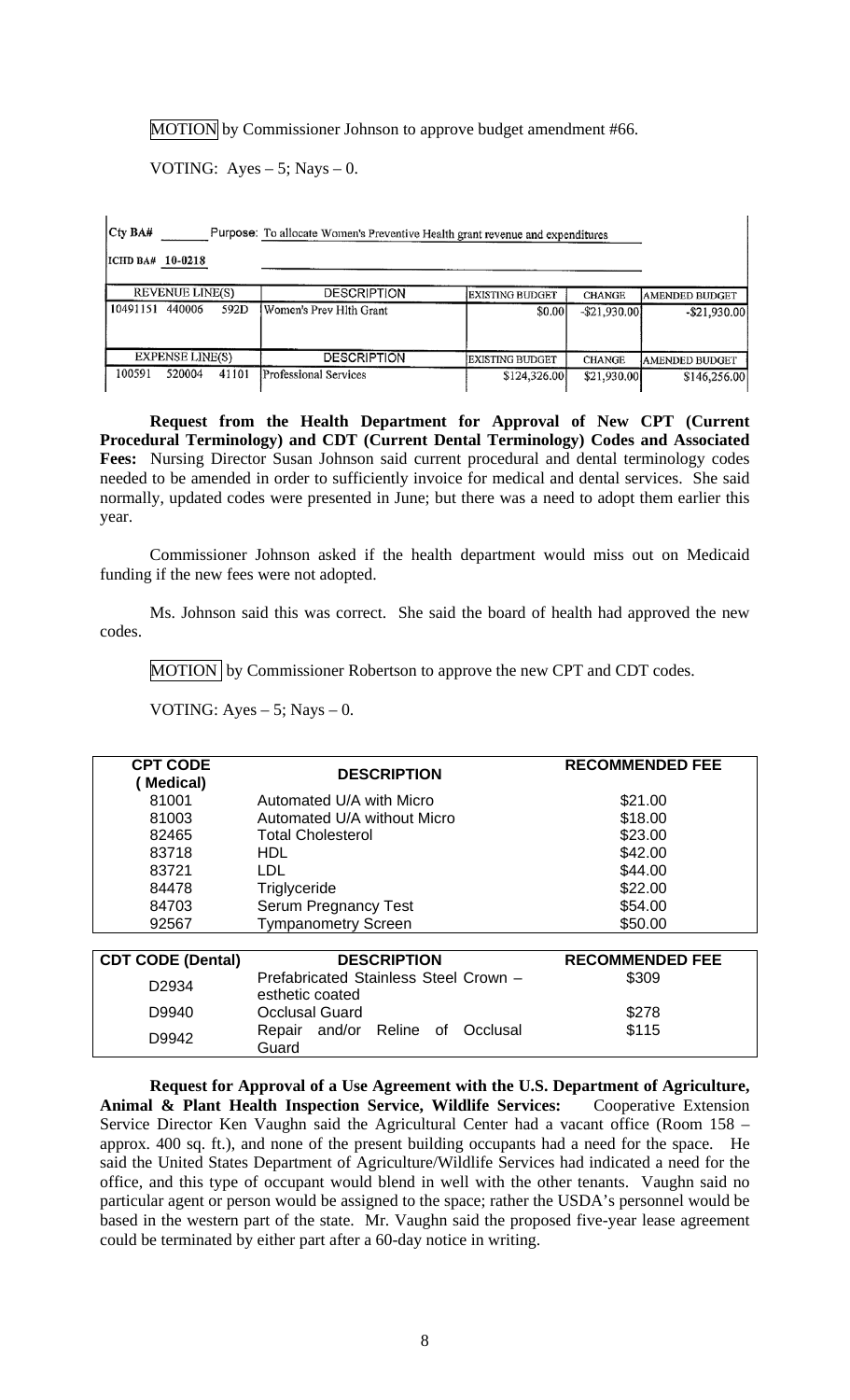County Manager Mashburn said the USDA did not pay in advance, and initially the lease agreement stipulated that rental payments would be paid annually. He said that quarterly payments had been mutually agreed upon.

MOTION by Commissioner Johnson to approve the USDA/Wildlife Services agreement.

VOTING: Ayes  $-5$ ; Nays  $-0$ .

**Request for Approval of the April 6, 2010 Minutes:** The minutes were not approved due to Commissioner Keadle being absent at the April 6 meeting.

# **ANNOUNCEMENT OF VACANCIES OCCURRING ON BOARDS & COMMISSIONS** (none)

# **APPOINTMENTS TO BOARDS & COMMISSIONS**

### **Appointments to the Boards & Committees that have Commissioner Representation**

 MOTION by Commissioner Keadle to postpone the appointments to boards and committees requiring commissioner representation.

VOTING: Ayes  $-5$ ; Nays  $-0$ .

**Recreation Advisory Board (1 appointment):** MOTION by Commissioner Robertson to table this appointment.

VOTING: Ayes  $-5$ ; Nays  $-0$ .

**Nursing Home Advisory Board (2 appointments):** Commissioner Robertson nominated Colleen Caldwell and Saundra Smith.

MOTION by Chairman Norman to appoint Caldwell and Smith.

VOTING: Ayes  $-5$ ; Nays  $-0$ .

**Adult Care Home Community Advisory Committee (3 appointments):**  Commissioner Keadle nominated Phillip Killam and Ruth Andresen.

MOTION by Chairman Norman to appoint Killam and Andresen by acclamation and to table the remaining appointment.

VOTING: Ayes  $-5$ ; Nays  $-0$ .

(Appointments from the Reminder List)

**Juvenile Crime Prevention Council (JCPC):** Commissioner Robertson nominated Judge Tom Church as Chief District Judge Dale Graham's designee.

MOTION by Chairman Norman to appoint Church to the JCPC.

VOTING: Ayes  $-5$ ; Nays  $-0$ .

**Nursing Home Advisory Committee:** Commissioner Robertson nominated Jean Enyeart.

MOTION by Chairman Norman to appoint Enyeart to the Nursing Home Advisory Board.

VOTING: Ayes  $-5$ ; Nays  $-0$ .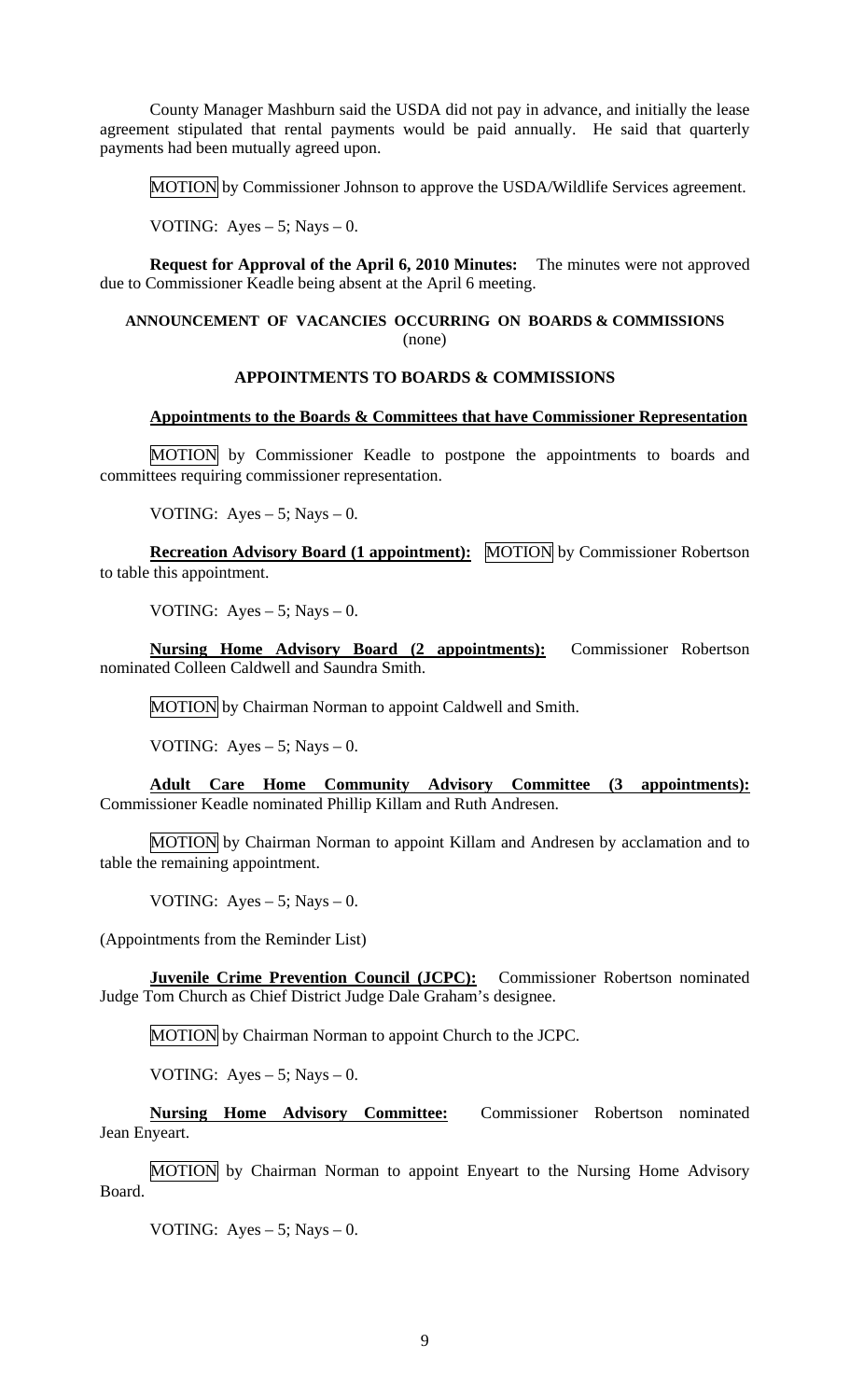### **PUBLIC COMMENT PERIOD**

**Summer Lipford Speaks About ADA Requirements for Inmates**: Lipford spoke as follows: "I have an ongoing issue with Iredell County and their ability to meet Americans With Disabilities (ADA) Standards. Four years ago, just several months after my son was killed in Iraq, my older son was arrested by the Iredell County Sheriff's Department. They called me. I told them I would go get him, and I would bring him in. I did that. When I got to the jail, that's when I was told what it was about, I advised the deputy at that time that I needed an interpreter for my son. The deputy advised me to get one myself. I then told the deputy that it was an ADA/Federal law that the sheriff's department offer my son, who is profoundly deaf, an interpreter. Again, the deputy told me they would get one, but I would have to pay for it. I advised the deputy that I did not have to pay for it, that again, this was a federal law the Iredell County Sheriff's Department needed to meet. At that point in time, the deputy told me that if I didn't keep my mouth shut, I was going to be arrested for disturbing the peace. I told the deputy that I hadn't done anything wrong, and he gave me a second warning to either shut up and leave, quote, 'Shut up and leave,' or be arrested. I chose to shut up and leave. I called ADA in Raleigh. I spoke …. I went to the Attorney General's Office. From my understanding, the Attorney General worked with the county attorney. I spoke to Mr. Pope, and he doesn't have any recollection of this happening. The offer was that we do not sue the county for a substantial amount of money but that these regulations be met. There is no dedicated TTY line or TTD line for the hearing impaired in Iredell County to go to the sheriff's department. I called the sheriff's department today. I talked to Communications, and they told me, 'Yes,' they do accept TTY calls but they are sent to them through 911. Not all hearing impaired people need to call 911. There is no list of interpreters with the sheriff's department which was part of the agreement for us to not enforce a lawsuit. There is no list with the sheriff's department. My daughter is a retired police officer. Four years ago when she was on duty, she was dispatched to the county for a deaf woman who had been involved in a domestic violence act. My daughter went because she was dispatched -- out of the city and in to the county. This is inexcusable -- that the Iredell County Sheriff's Department does not have an interpreter for our hearing impaired community. On Monday, my son.... several weeks ago, the beginning of March, my son was in an activity in Mooresville. He was denied access .… any event held in the county or the city .... if it's a private event, the city needs to enforce the fact that there is an interpreter present. If it's a county event, such as a meeting, or even a parade, if there's someone speaking, it is the law that the county provides an interpreter. This is the first time in Iredell County history there has been an interpreter at a county commissioner's meeting. This law has been on the books for 21 years. The county has to tell the federal and state government that they are ADA enacted and on board. This is not the case. Again, the beginning of March, my son was involved in an activity in Mooresville. I received a call from the Mooresville Police Department that he had been denied access. He became angry. He lashed out, and he was arrested by the Mooresville Police Department. I immediately went to the magistrate's office, and requested that Magistrate Green call an interpreter. Magistrate Green closed the door on my face. I waited about 35-40 minutes. I went back to the door. I knocked on the door again. I then again asked Magistrate Green if my son had been brought in yet, and he said, 'No.' I said, 'Have you got hold of an interpreter?' He said, 'No,' and closed the door. I waited another 30 minutes in the sheriff's department. I went back up to the door. I knocked again, and Magistrate Green came to the door. I said, 'My son has got to have an interpreter.' He didn't acknowledge me standing there. He closed the door on my face. I received a text message from my son that he had been taken to the Iredell hospital. I immediately left the sheriff's department and went to the hospital. There was no interpreter provided there. When they told me they were taking my son to jail, I went home. There was nothing more I could do. From my home, I called Magistrate Green, and I told Magistrate Green that my son had to have an interpreter. It was the law. Magistrate Green told me to take it up with the judge on Monday. I told Magistrate Green that I would be contacting ADA on Monday. He said, 'You can take that up with the judge too.' At that point in time, I told him, 'Magistrate Green, I will be taking this up with you and the judge on Monday.' Through frustration, I called him a name that I should not have called him. Saturday morning, a deputy sheriff was at my house to arrest me. I was sentenced to four days in jail. If the Iredell County Sheriff's Department had been on board with ADA, as they promised four years ago, I could have gone to the sheriff's department and they could have provided the magistrate with an interpreter. Because the sheriff's department is not on board, and obviously does not understand the importance of our deaf community being protected, I had no protection myself. At this point in time, I have taken this to the US Attorney's Office and to the Justice Department. I hate to think that it's going to take a substantial amount of money out of this county in a lawsuit to have this county adhere to ADA laws. Our people with disabilities vote, they pay taxes, and they are not given the same rights and privileges of hearing people. My question is …… if a deaf woman calls a deputy, and he comes out to her house after she's been raped. How long is it going to take for that deputy to figure out what she's trying to say? Because an intelligent, hearing, and speaking woman would not make any sense, let alone a deaf woman who does not speak exact English but ASL, American Sign Language. She's not only been victimized once by her perpetrator but she will be victimized by the sheriff's department. This has got to stop. We've got to get this county back on board. I'm thoroughly disgusted and appalled that twice, twice, I have been threatened to be put in jail simply by demanding that my son be given his civil rights. I would venture to say that if this happened to anyone of your family members those deputies, their badges would be on the sheriff's desk before the next shift. We've got to get this taken care of. I'm not going to stop now. At this point in time, I'm going to get your attention. We're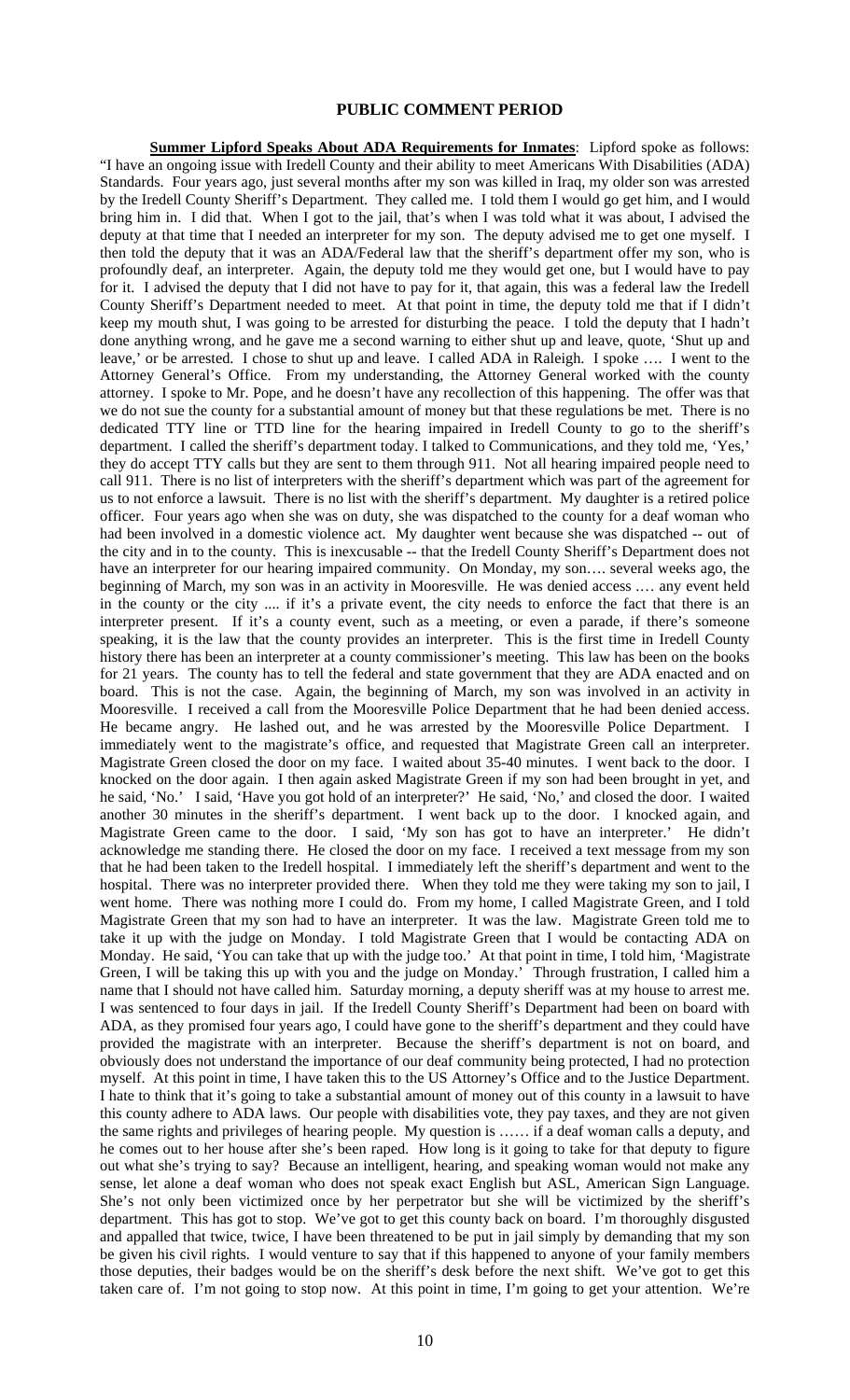going to get this taken care of. It needs to be addressed by the county commissioners. I'm going to Mooresville. I'm going to address the Mooresville Police Department. I've addressed the city -- the City of Statesville, and I'm going to Troutman. We have 313,978 deaf people in the State of North Carolina. That's huge. That is .53%. Point 53 percent of our citizens are not being represented properly in our state. They are going to be represented. I'm giving you the only copy of have …... unfortunately, I gave them to the city council last night. A couple of deaf people came to my house today to pick up a copy, and I had to give one to my son's attorney. But this is the law, and this isn't the only law. This is just for police action. There has never been an interpreter to a public event held by this county -- ever. A deaf person should not have to call the county commissioners and say, 'Can I have an interpreter?' You have microphones in front of you so these people can hear. This man does deserve to have this microphone in front of him and shouldn't have to request it. It should be done out of gratitude that he lives in the county paying taxes, and he is a citizen of North Carolina. I hope that this doesn't have to go too much further, but at this point in time, after doing this for four years, and getting no where, I just feel like we need some further action. I hate the fact that it's going to be -- it's going to cost the county money. Now, it's going to cost the county a substantial amount of money. They need TTY's in every county office, and a dedicated line so deaf people can call. None of you have TTY's in your office."

At this point,Chairman Norman announced that Ms. Lipford's time was up.

Lipford said, "Well you know what, this is more important."

Chairman Norman said Ms. Lipford had already gone over the time limit for public comments (3 minutes).

Lipford said, "I'm sorry. I apologize. Each one of you needs a TTY in your office so a deaf person can call their county commissioner. Each office in the county needs a TTY so deaf people can call county offices. I apologize, but this is the exact attitude that I got from the county attorney -- my time is up -- so is yours."

**\* \* \* \* \* \*** 

**Victor Crosby Discusses Road & Highway Funds:** Mr. Crosby said that recently he met with a US Senator about using road and highway money for flood control structures, hydropower, water supply, wildlife habitat, and recreation. He said there were three important issues coming up and one matter pertained to the paving and building of a bridge on Williamsburg Road. Crosby said three hydropower plants had been on Rocky Creek, and one was still generating electricity. He said Williamsburg could also be an access road for I-77. Crosby mentioned the road had a deep curve and building a dam for water impoundment would save much travel time. Crosby said the Grange supported the concept, as well as the Keep Iredell Clean organization, and the Farm Bureau. He said the highway commissioner had been contacted along with representatives from neighboring counties. Mr. Crosby said the senator's office had requested him to contact the city and county officials for support on the project. He said additional information, including engineering studies, could be provided.

**----------------------------------------END OF PUBLIC COMMENT PERIOD------------------------** 

### **COUNTY MANAGER'S REPORT** (none)

 **CLOSED SESSION:** MOTION by Chairman Norman to enter into Closed Session pursuant to Economic Development – G.S. 143-318.11 (a) (4) and Attorney-Client – G.S. 143- 318. 11 (a) (3).

VOTING: Ayes  $-5$ ; Nays  $-0$ .

(RETURN TO OPEN SESSION AT 10:12 PM)

**CALL FOR A PUBLIC HEARING ON MAY 11, 2010 REGARDING AN ECONOMIC DEVELOPMENT INCENTIVE:** MOTION by Commissioner Robertson to call for a public hearing on Tuesday, May 11, 2010, at 7:00 P.M., regarding an economic development incentive of \$50,000 a year, over a ten-year period, for an undisclosed project, based on a \$16 million investment in Iredell County.

VOTING: Ayes  $-4$ ; Nays  $-1$  (Keadle).